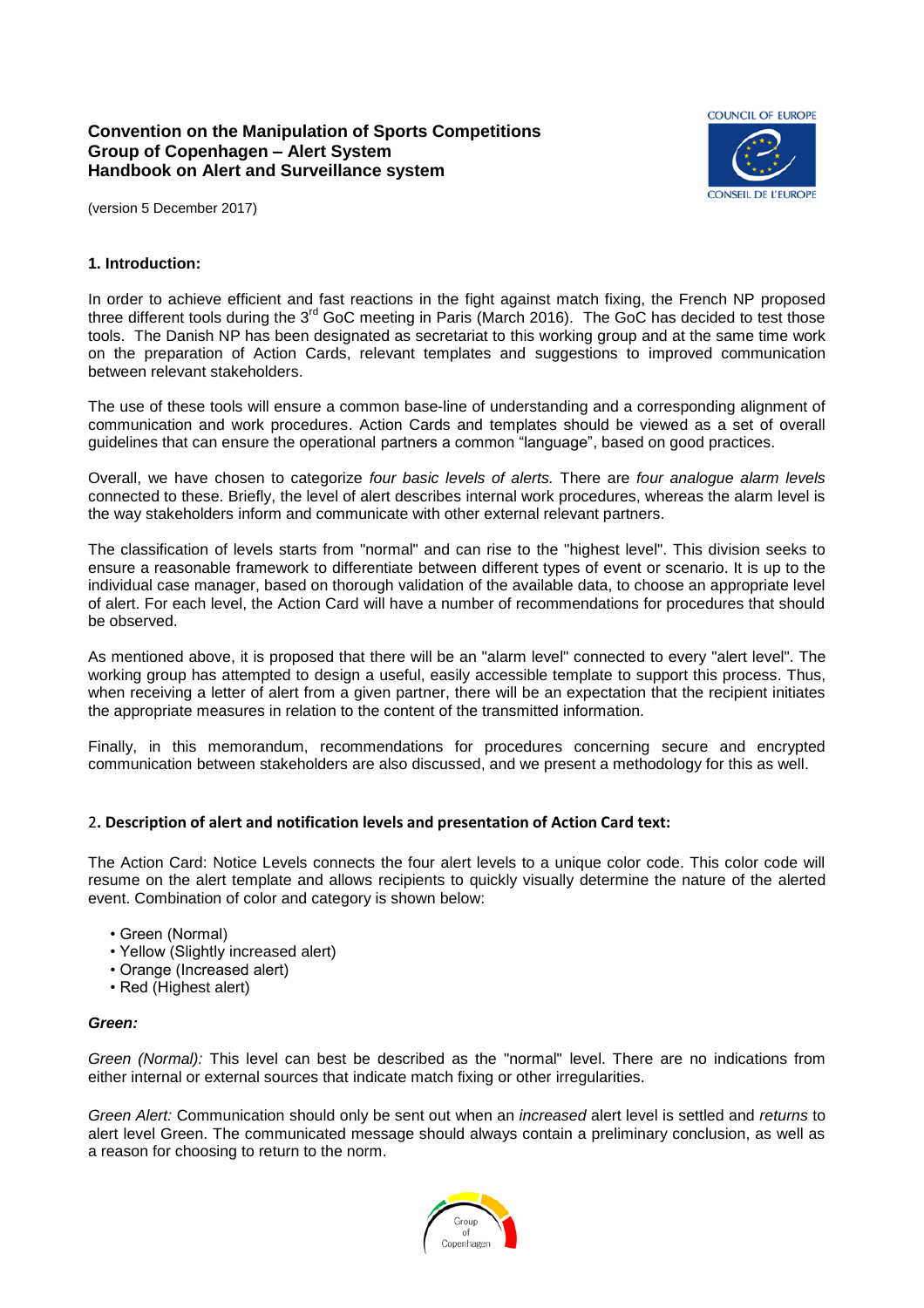*Green Alarm:* Receiving a Green Alert means in practice that the sender no longer finds reason to be at a higher alert level. The recipient may return to normal daily operations.

Below the Action Card text is shown:

| Level: | <b>Description:</b>                                                                                                           | <b>Suggested procedures for National Platform:</b> |
|--------|-------------------------------------------------------------------------------------------------------------------------------|----------------------------------------------------|
| Green  | No indications from:<br><b>Stakeholders</b><br>$\bullet$<br><b>OSINT (Open Source)</b><br>$\bullet$<br>Intelligence)<br>Media | Return to normal procedures                        |

## *Yellow:*

*Yellow: (Slightly increased alert):* The result of several different indications of irregularities. For example, there may be unexplained fluctuations in odds, rumors on social media or source information, but the intelligence can not immediately be validated as credible or probable.

Different organizations usually work at this level a large part of the time solving their daily tasks. Therefore, it is not to be expected that all platform stakeholders will be alerted about events of this nature. A moredetailed review of the incident will often explain the cause and procedures will return to "normal". It is useful to save documentation regarding the event, such as people associated with the incident, bets placed, etc. This information may later be of importance in another context.

*Yellow Alert:* Communication can be used as a notification to relevant partners. It can also be used as a request in different respects. The yellow alert requires a number of additional measures compared to normal procedure (see Action Card). A yellow alert will therefore most often be shared between specific stakeholders chosen by the sender.

*Yellow Alarm:* Receiving a yellow alert will often mean the implementation of a number of appropriate measures, including the collection of specific requested information or involve further distribution of the information, etc.

| Level: | Description:                                          | <b>Suggested procedures for National Platform:</b>        |  |  |  |  |
|--------|-------------------------------------------------------|-----------------------------------------------------------|--|--|--|--|
| Yellow | <b>Indications from:</b>                              | Collection and documentation of information.<br>$\bullet$ |  |  |  |  |
|        | <b>Irregular betting patterns / odds</b><br>$\bullet$ | Contact to specific stakeholders                          |  |  |  |  |
|        | movements                                             | Documentation of conclusion - return to normal level with |  |  |  |  |
|        | Unverified information from e.g.:                     | <b>Green Notice.</b>                                      |  |  |  |  |
|        | <b>Social Media</b>                                   | Send Green Notice including immediate conclusion.         |  |  |  |  |
|        | <b>Chat forum</b><br>$\bullet$                        | Submit notification to "Sharefile Logbook" (ARJEL)        |  |  |  |  |
|        | <b>Secondhand accounts</b>                            | logbook@ariel.fr                                          |  |  |  |  |

## Below the Action Card text is shown:

## *Orange:*

*Orange: (Increased alert):* This level is used when, after careful assessment / validation, it seems likely that match fixing is probable or imminent, however, without finding concrete evidence for this. The assessment should be based on several sources, but may in special cases also be based on information from a single source. These could include: A sustained unexplained development in the betting market, a credible whistleblower or similar. However, it is important to point out that the fewer sources that support a concrete assessment, the greater the requirement for the credibility of the source.

*Orange Alert:* Sending an orange alert may contain a specific suspicion, the basis for this or direct information about the fixing itself - but it can also be used as a query for any missing information that can prove that fixing is taking place. An orange alert is expected to be communicated to a wide range of national and international stakeholders, including other National Platforms as needed.

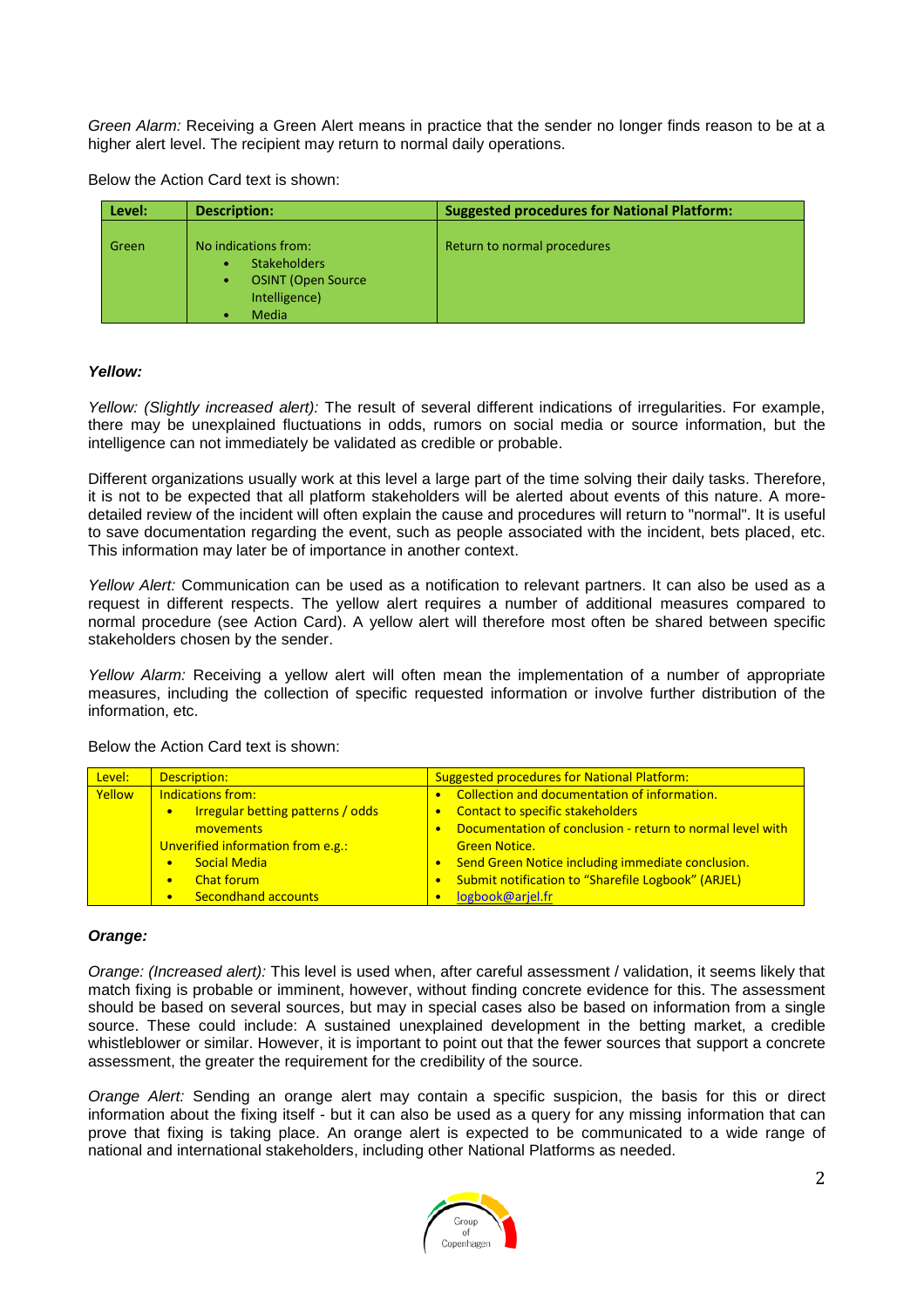*Orange Alarm:* When receiving an orange alert parties are expected to make proportionate enquiries within their jurisdiction and feedback any relevant findings to the originator.

There is an expectation that any National Platform acting on an Orange Notice will document their relevant findings.

Below the Action Card text is shown:

| Niveau: | Description:                                                                                                                                                                                                                          | Procedure:                                                                                                                                                                                                                                                                                                                  |
|---------|---------------------------------------------------------------------------------------------------------------------------------------------------------------------------------------------------------------------------------------|-----------------------------------------------------------------------------------------------------------------------------------------------------------------------------------------------------------------------------------------------------------------------------------------------------------------------------|
| Orange  | <b>Concrete indications from:</b><br>Persistent unexplained irregularities in<br>betting patterns / odds movements<br><b>Reliable information via:</b><br><b>Media</b><br><b>Social Media</b><br><b>Stakeholders</b><br>Whistleblower | Collection and documentation of information<br>Immediate contact to specific stakeholders e.g. Police, Sports<br>$\bullet$<br>federation etc.<br>Notification to international stakeholders including Groupe of<br>Copenhagen members.<br>Documentation of conclusion - return to normal level with<br><b>Green Notice.</b> |

#### *Red:*

*Red: (Highest alert):* This level is only used when match fixing is imminent or has just occurred. If there is concrete knowledge about match fixing, it is important that alerts are shared quickly, efficiently and to the right recipients. In this way, it is ensured that the recipient will have the best opportunity to take appropriate actions concerning their field expertise.

*Red Alert:* Sending a red alert must be made according to guidelines for secure communication. It is important to point out that information shared with a wrong recipient or compromised due to insecure communication could have a significant detrimental impact on any investigations being carried out by Law Enforcement or other key stakeholders.

*Red alarm:* When receiving a red alert, it is essential that stakeholders focus on collecting and documenting any findings as these must be considered evidence. If a police investigation is likely to occur, they will need the gathered material. Information collection and any further actions taken in relation to the incident should therefore be carried out in close cooperation with the appropriate authority.

Below the Action Card text is shown:

| Level: | Description:                  | Procedure:                                                      |  |  |  |  |
|--------|-------------------------------|-----------------------------------------------------------------|--|--|--|--|
|        | Evident proof of match fixing | Collection and documentation of information for evidence.       |  |  |  |  |
| - Red  | <b>Information via:</b>       | Contact to the relevant authority.                              |  |  |  |  |
|        | Media                         | Notification to international stakeholders.                     |  |  |  |  |
|        | <b>Social Media</b>           | Documentation of conclusion - return to normal level with Green |  |  |  |  |
|        | <b>Stakeholders</b>           | Notice.                                                         |  |  |  |  |
|        | Whistleblower<br>$\bullet$    |                                                                 |  |  |  |  |

## **3. Monitoring Level (Risk Assessment):**

In order to identify and prevent match fixing, it is the recommendation of the working group to use analytical and targeted risk assessment. In order to utilize stakeholder resources in the best possible way, it is recommended that, based on a proper risk assessment, current sports events are divided into categories that provide a differentiated level of monitoring. Such a risk assessment can be recommended, for example, in planning the monitoring of major sports events or simply by designating the particularly vulnerable sports.

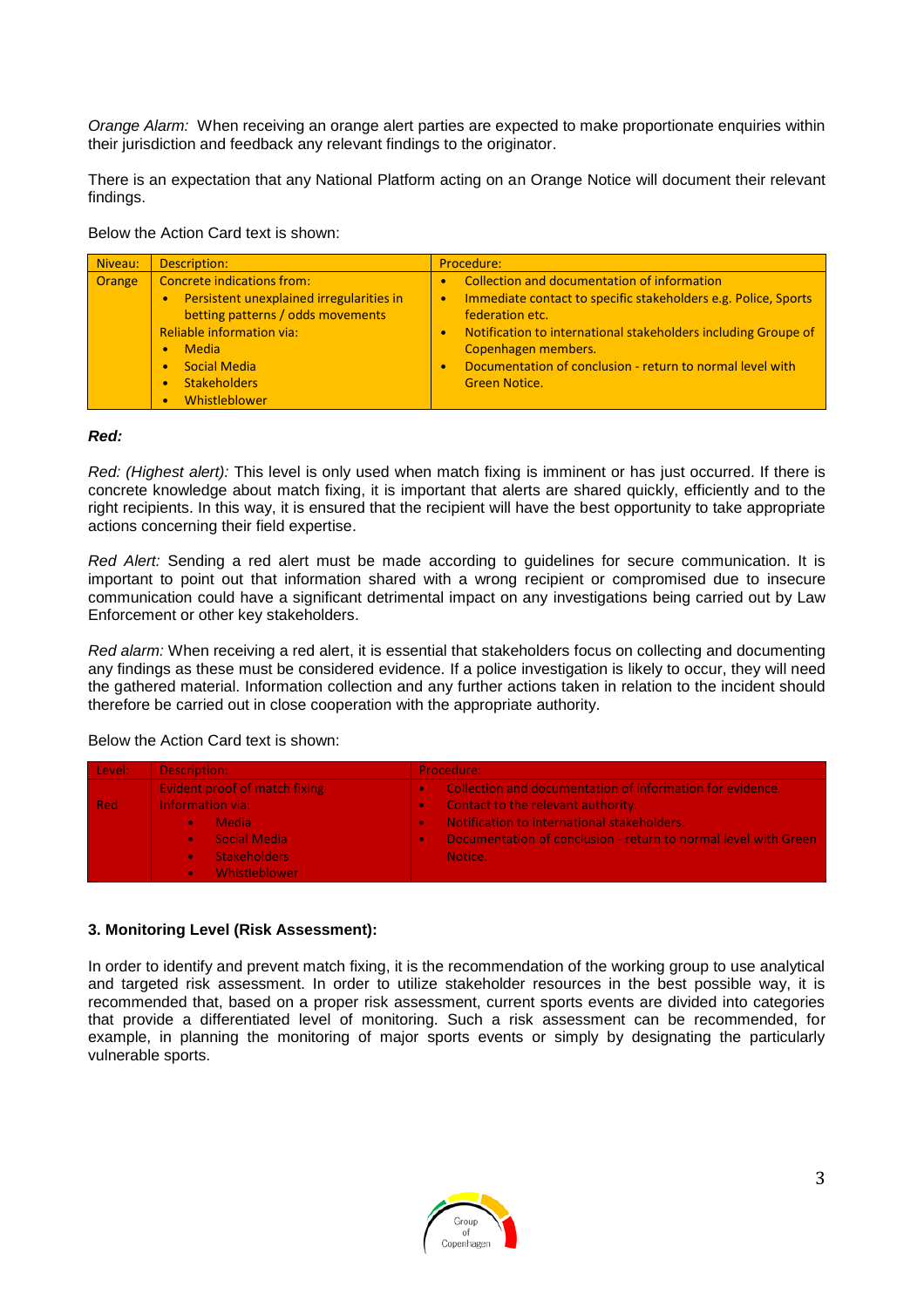Depending on the type of organization you represent, there will be different circumstances that relate to this form of risk assessment. However, the following overall characteristics can be emphasized by assessing the risk associated with betting on sports $^1$ :

# *Sports factors:*

- The tournament contains a playoff (opportunity for "non-purpose" matches)
- Lower league
- Low wages (or finances based on sponsorship only)
- Low media attention
- Sport is "unknown" in large parts of the population
- Past cases related to a team, a competitor, owner, convicted or suspected of match fixing.

# *Societal factors (countries / regions):*

- General living standard
- Low / High Corruption Index in the country concerned [\(http://www.transparency.org/cpi2015\)](http://www.transparency.org/cpi2015)

## *Betting-related factors:*

- Who is the betting provider?
- Where is the betting provider resident?
- What kind of bets are offered (live betting, Asian handicap, online, kiosk based, etc.)

The above-mentioned factors must be combined with specific knowledge about:

 Number and types of bets, the individual sports (inside information), the number of bookmakers offering bets etc.

The table below shows an example of risk assessment in relation to a number of Danish sports<sup>2</sup>:

| <b>Sport</b> | <b>Risk assessment</b> | <b>Profit</b> | <b>Number of betting providers</b> |
|--------------|------------------------|---------------|------------------------------------|
| Football     | High                   | High          | 360                                |
| Ice hockey   | High                   | Medium        | 300                                |
| Handball     | High                   | Medium        | <b>Awaits answer</b>               |
| Basketball   | High                   | Medium        | <b>Awaits answer</b>               |
| Volleyball   | High                   | Low           | <b>Awaits answer</b>               |
| Floorball    | High                   | Low           | 80                                 |

Based on a thorough assessment, three levels of surveillance can be established:

## **Normal Surveillance:**

 $\overline{a}$ 

Normal daily operation for platform members.

## **Strengthened surveillance:**

- Members of the National Platform are notified.
- Intensify the surveillance via OSINT (Open Source Intelligence)
- Lowering the threshold for the automatic alerts.
- Communicate with relevant international partners.
- Identify Single point of contact (SPOC) amongst various stakeholders (e.g. IOC, federations and/or Ministry for Sports).

<sup>2</sup>Statistics collected in cooperation with relevant stakeholders during 2017.



<sup>1</sup> The list below is not in any way exhaustive – it is simply meant as inspiration when pointing out key characteristics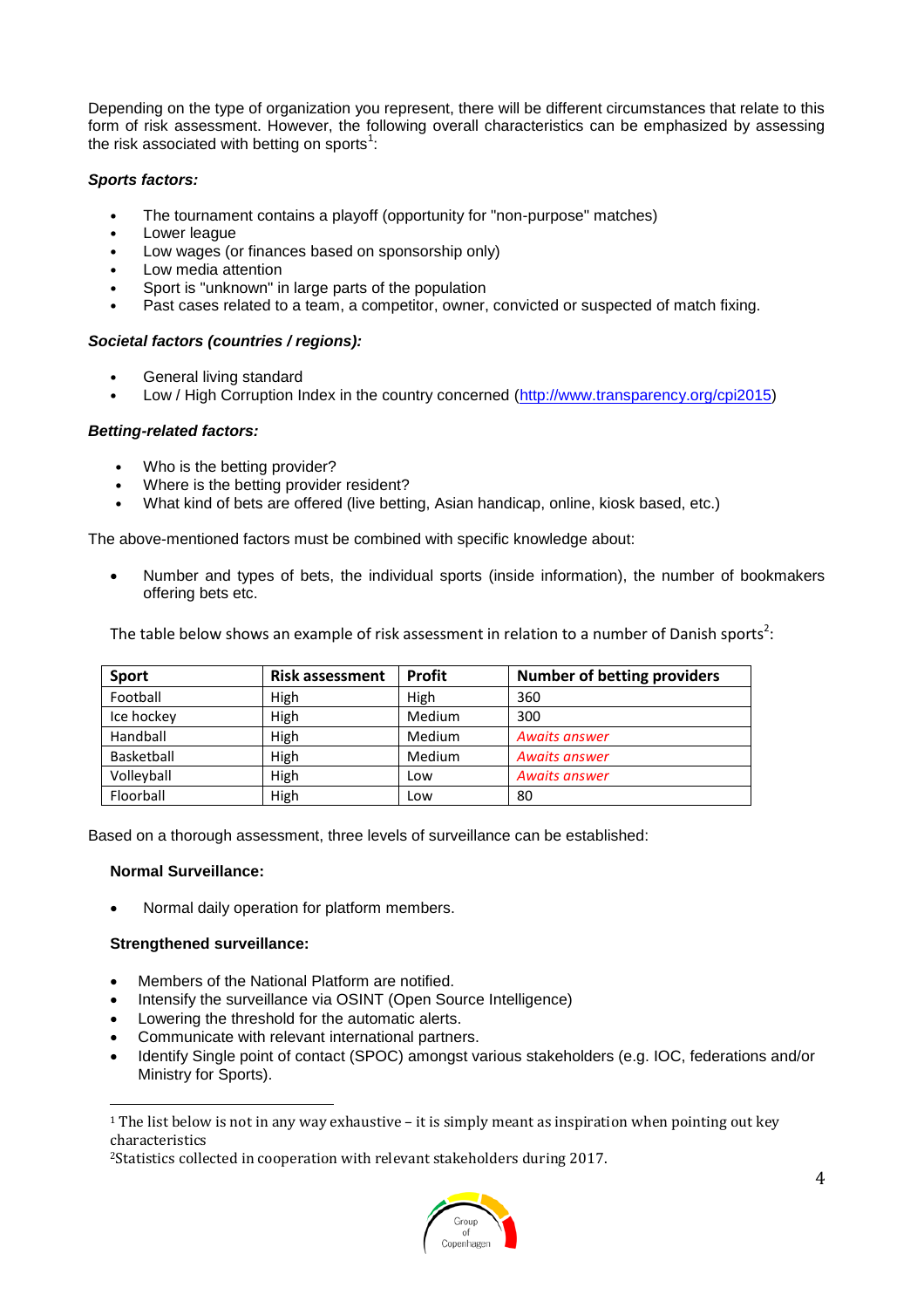- Consider the possibility of contact to relevant:
	- o Sports teams
	- o Officials
- Encourage organizers of sporting event to start systematic collection and documentation of relevant information.
- Inform the National Police.

# **Maximum surveillance:**

- Increased betting market monitoring and development of odds, etc.
- Close dialogue with platform stakeholders, both nationally and internationally. Frequent distribution of alerts and notifications.
- Increased communication relevant non-platform stakeholder.
- Systematic collection and documentation of relevant information.
- Identify Single point of contact (SPOC) amongst various stakeholders (e.g. IOC, federations and/or Ministry for Sports).
- Encourage organizers of sporting event to start systematic collection and documentation of relevant information.
- National Police is informed.
- Europol / Interpol is informed.

The surveillance levels and suggested actions mentioned above can be found in the hand book tool: Action Card: Surveillance Levels.

# **4. Secure encrypted communication:**

In order to limit the correspondence between the various stakeholders, ADD's recommendation is to introduce a "no-answer policy" - in other words, stakeholders should only respond to an alert / inquiry if they have a contribution. Thus, "courtesy mail" without operational content should not be sent.

For such a no-answer policy to be maintained, the stakeholders should use a communication tool that is able to inform the sender who has received the attached material, downloaded it and, if necessary, the answer to the inquiry.

ADD currently uses the 256-bit encrypted system "Citrix ShareFile". In addition to security and overview, this system provides the user with the ability to control a wide range of internal communication parameters. For instance, the system can create a number of dedicated folders for sharing information. In the long term, it will probably be advisable to create more subfolders for sharing other forms of communication, including guides, statistics, etc.



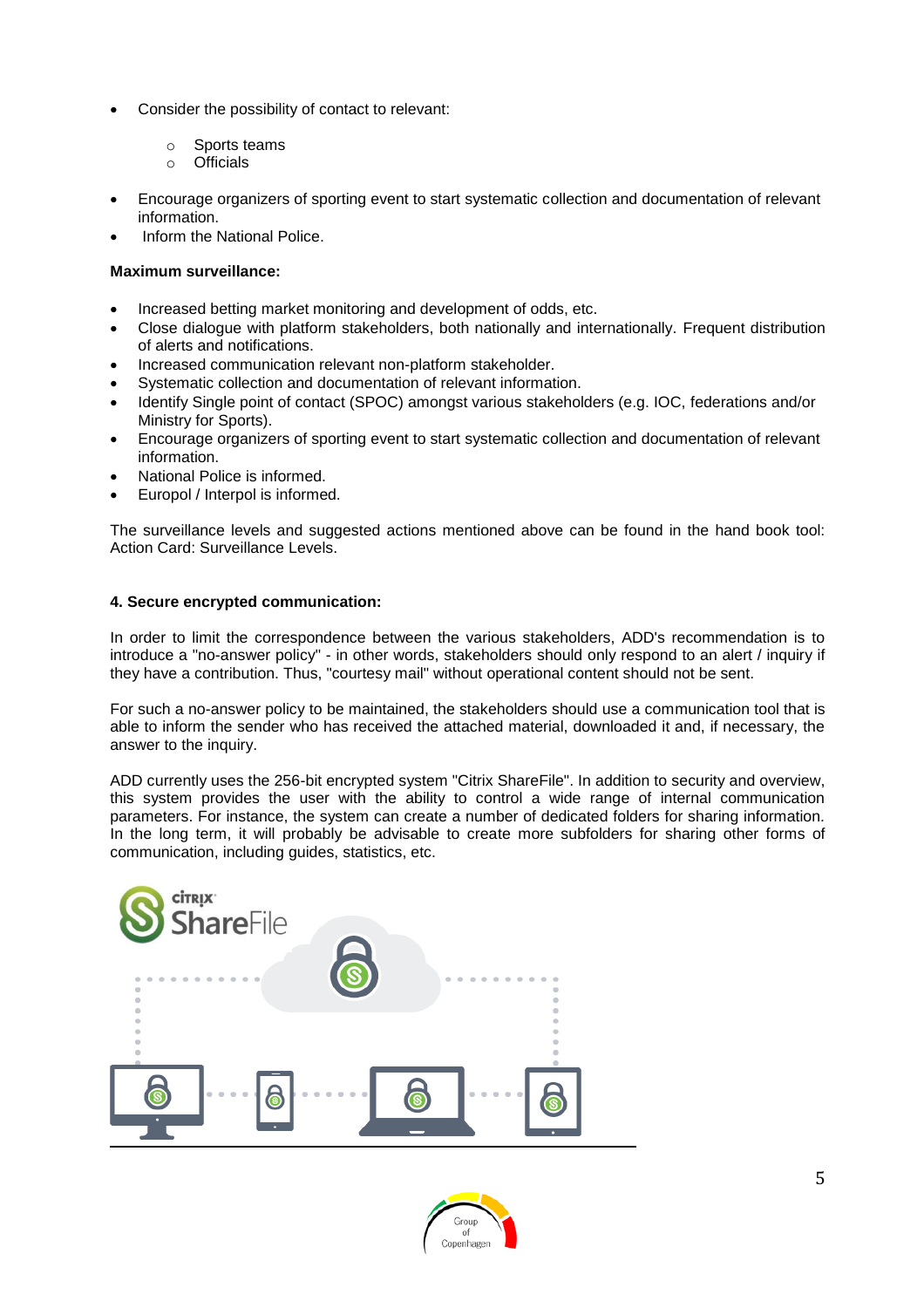### **5. The Alert template:**

When information is shared between the different stakeholders, alignment and recognition are important elements. Therefore, ADD has prepared the following template for sending messages between the various stakeholders:

|                                                                |            |                                |                           |        |                                                                                     |                |                             |                                                                                                                                     |       | Copenhagen                                                    |
|----------------------------------------------------------------|------------|--------------------------------|---------------------------|--------|-------------------------------------------------------------------------------------|----------------|-----------------------------|-------------------------------------------------------------------------------------------------------------------------------------|-------|---------------------------------------------------------------|
|                                                                |            |                                |                           |        |                                                                                     |                |                             | <b>Orange Notice</b>                                                                                                                |       |                                                               |
|                                                                |            |                                |                           |        |                                                                                     |                | <b>Alert Matchfixing</b>    |                                                                                                                                     |       |                                                               |
| Information from:                                              |            | Type here.                     |                           |        |                                                                                     |                |                             |                                                                                                                                     | Date: | Select date.                                                  |
| <b>Evaluation of</b><br>source:                                |            | $A\square$<br>Reliable         |                           |        | BП                                                                                  | Often reliable | Evaluation                  | $C\Box$<br>Often not reliable                                                                                                       |       | xп<br><b>Untrusted source -</b><br><b>Cannot be validated</b> |
| <b>Evaluation of</b><br>Information:                           |            | $1\square$<br>Truth - no doubt |                           |        | $2\square$<br><b>Information known</b><br>by source<br><b>Information regarding</b> |                |                             | 3 <sup>1</sup><br><b>False or malicious</b><br>information                                                                          |       | $4\square$<br><b>Cannot be confirmed</b>                      |
| Matchfixing:                                                   | □          | Betting:                       | □                         | Other: |                                                                                     | □              | Type here.                  | If 'Other' please add description:                                                                                                  |       | Log-book category:<br>Chose category.                         |
| Sport:                                                         |            | Type here.                     |                           | Level: | Type here.                                                                          |                |                             |                                                                                                                                     |       | Date/time of event:<br>03-11-2017                             |
| Club/player:                                                   | Type here. |                                |                           |        |                                                                                     |                |                             | Country of event:<br>List or type.                                                                                                  |       |                                                               |
| Type here.                                                     |            |                                |                           |        |                                                                                     |                | <b>Detailed information</b> |                                                                                                                                     |       |                                                               |
| <b>National Platform</b><br><b>Notification:</b><br>Type here. |            |                                |                           |        |                                                                                     |                |                             |                                                                                                                                     |       |                                                               |
| Handling code:                                                 |            | oΠ<br>Open                     | Lawful sharing permitted. |        |                                                                                     |                |                             | $R\square$<br><b>Restricted and Confidential</b><br>Sharing only with permission from originator and<br>with conditions (see below) |       |                                                               |
| <b>Conditions for</b><br>sharing:                              |            |                                | Conditions for sharing.   |        |                                                                                     |                |                             |                                                                                                                                     |       |                                                               |
| Shared with:                                                   |            |                                | Type here.                |        |                                                                                     |                |                             |                                                                                                                                     |       |                                                               |
| Notes:                                                         |            |                                | Type here.                |        |                                                                                     |                |                             | <b>Contact for</b><br>further<br>information:                                                                                       |       | Type here.                                                    |

The design of the template emphasizes the balance between a clear expression, but also a design that allows for detailed information.

Fields have been added relative to source and informant evaluation. Such an evaluation will help to strengthen the seriousness of the content of the information provided, as well as force the sender to relate to the source and information. The template also includes fields for direct contact information,

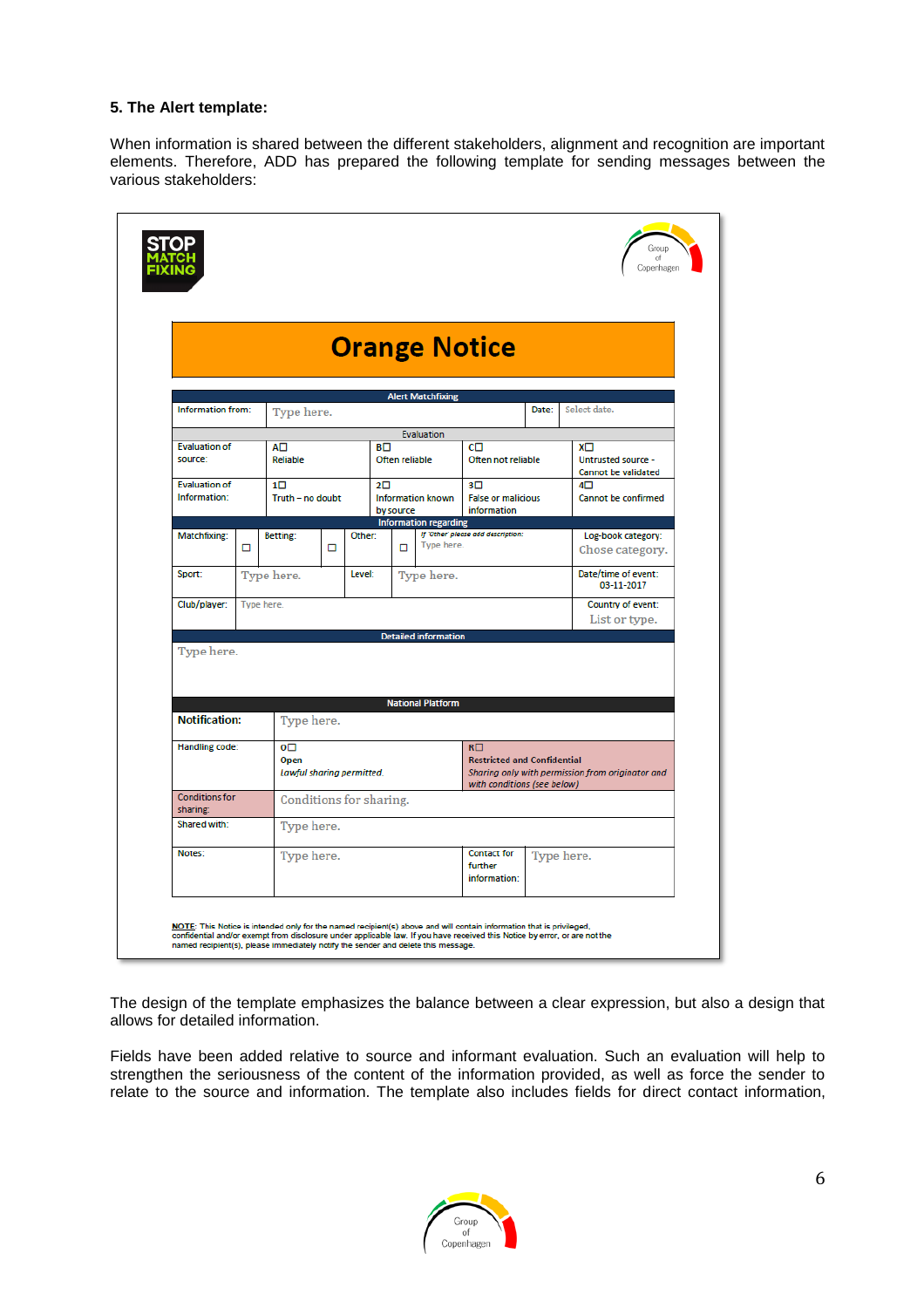requests to recipients, listing of planned actions as well as information about whom information is shared with $3$ .

The template is also provided with predefined fields in order to control the workflow during completion.

For example, color selection has been added by double-click, automatic date field, tab shift between the active fields, etc. The idea is that the form is filled in and then converted to PDF and finally shared with relevant recipients in a secure encrypted manner using the Citrix ShareFile system.

#### **Evaluation field (Template):**

In order to strengthen the product for intelligence purposes, a section dealing with the evaluation of source and information has been introduced. The validation tells the recipient of the immediate assessment behind the choice of alert / alarm level.

Globally, there are a number of different validation systems, but in a Danish context it makes sense to use the 4x4 system, the same as used by Danish Police (and Europol). Below is the validation key listed:

#### *Source:*

#### **A: Credible - or historically reliable.**

 No doubt about the credibility of the source Official government stakeholders e.g. Police, Gambling Commission or Tax Authorities is to be considered category A under normal circumstances. (Bias-free)

#### **B: Mostly reliable.**

 A source that in most cases have been reliable. (Possibility that the source will pass information under influence of bias)

#### **C: Mostly unreliable.**

Informant/source often speaking untrue e.g. several times shown not to be trustworthy.

#### **X: Cannot be considered**.

 $\bullet$  If the source cannot be placed in any of the above-mentioned categories choose X e.g. when working with new unknown source.

#### *Information:*

 $\overline{a}$ 

#### **1: True - without doubt.**

 When there is no doubt what so ever about the accuracy of the information received from source. Information from government database is considered to be level 1 information.

## **2: The information is known from the source**

 When information is known by source e.g. first-hand knowledge, participance or eye witnessed.

#### **3: False or malicious information.**

 When it is established that the information is false. Can for instance be used as evidence in order to show criminal intent etc.

<sup>&</sup>lt;sup>3</sup> The template is designed in MS WORD and is using macros. Therefor the user must enable macros in order to use drop boxes etc. The template will be uploaded to the Citrix Sharefile from where it can be downloaded and used.